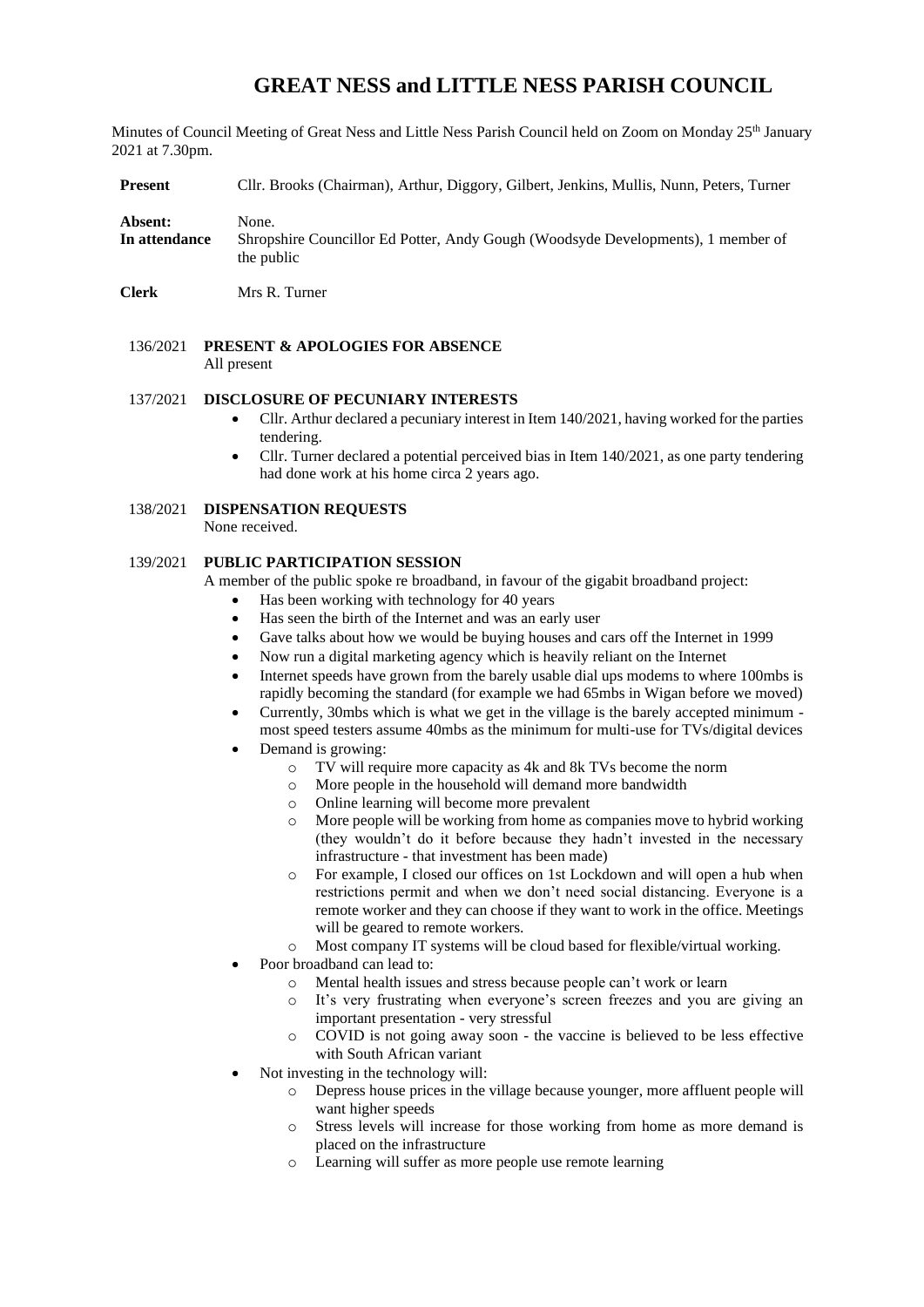Without the higher speed infrastructure in Nesscliffe it will be hard to get better connectivity for the properties furthest away from the existing cabinets

Chris Priestley, Rural Engagement Manager at Openreach outlined the possibility of a Community Fibre Partnership. This involved using Government vouchers, issued by DCMS< to part- fund the cost of installing FTTP infrastructure. The vouchers can be topped up by other funds, such as top-up fund from Shropshire Council, available until 31<sup>st</sup> March 2021. Including SC top-up, this equates to funding of £4000 per residential premise or £7,000 per business premise (including businesses registered at home but not employed home workers)

Chris outlined 2 options for this area:

- One including 289 addresses @ £1,300 per premise on the Nesscliffe exchange (to east of A5). This would cover Nesscliffe/Hopton
- Or 335 addresses £1,406 this includes Cabinets 1 and 5 and some exchange only premises.

An option for the whole parish had bene looked at but this was not viable with there being a funding gap of £1.3 million

There are two possible models for a CFP:

- Demand led. This requires 130% of the project cost pledged in vouchers, circa 154 residential voucher equivalent if 335 addresses served.
- Contract legal entity. Need 154 vouchers for demand-led assuming all vouchers were residential.

The next steps, with a view to collecting vouchers before  $31<sup>st</sup>$  March to access top-up funding are:

- Chris to give info on pledging terms and conditions
- Chris to give examples of other schemes.
- Parish council to collect registrations of interest in pledging vouchers on form provided by Openreach Chris gave in interim.
- Check premises at Hopton Park as they have FTTP as part of the build anyway
- A final offer from Openreach is needed followed by DCMS approval, before vouchers can be authorised
- Consider holding public Zoom meetings to get interest
- Chris to also cost a Wilcott scheme but may not be possible to get this through by  $31<sup>st</sup>$ March. Ask army camp about taking part in broadband project.

*It was RESOLVED that pursuant to Schedule 12A, Local Government Act 1972 and pursuant to the provisions of the Public Bodies (Admissions to Meetings) Act 1960, that the public and press should be excluded during discussion of Item 140/2021, due to the likely disclosure of confidential information*

*Cllrs. Turner and Arthur went in the waiting room.*

## 140/2021 **TRAFFIC CALMING SCHEME**

Andy Gough outlined the tenders received. Two had been received on time and one late; the late tender will not be considered. Andy had scored the tenders, both were of a high standard but one was more specific on health and safety and communication with public and better aligned to timescale.

Further to the report by Andy, it was **RESOLVED** to select Asset Surfacing and Construction, subject to a successful pre-contract stage (walking the route to ensure brief fully understood). Contract to be authorised at February meeting.

*Cllrs. Turner & Arthur returned to the meeting.*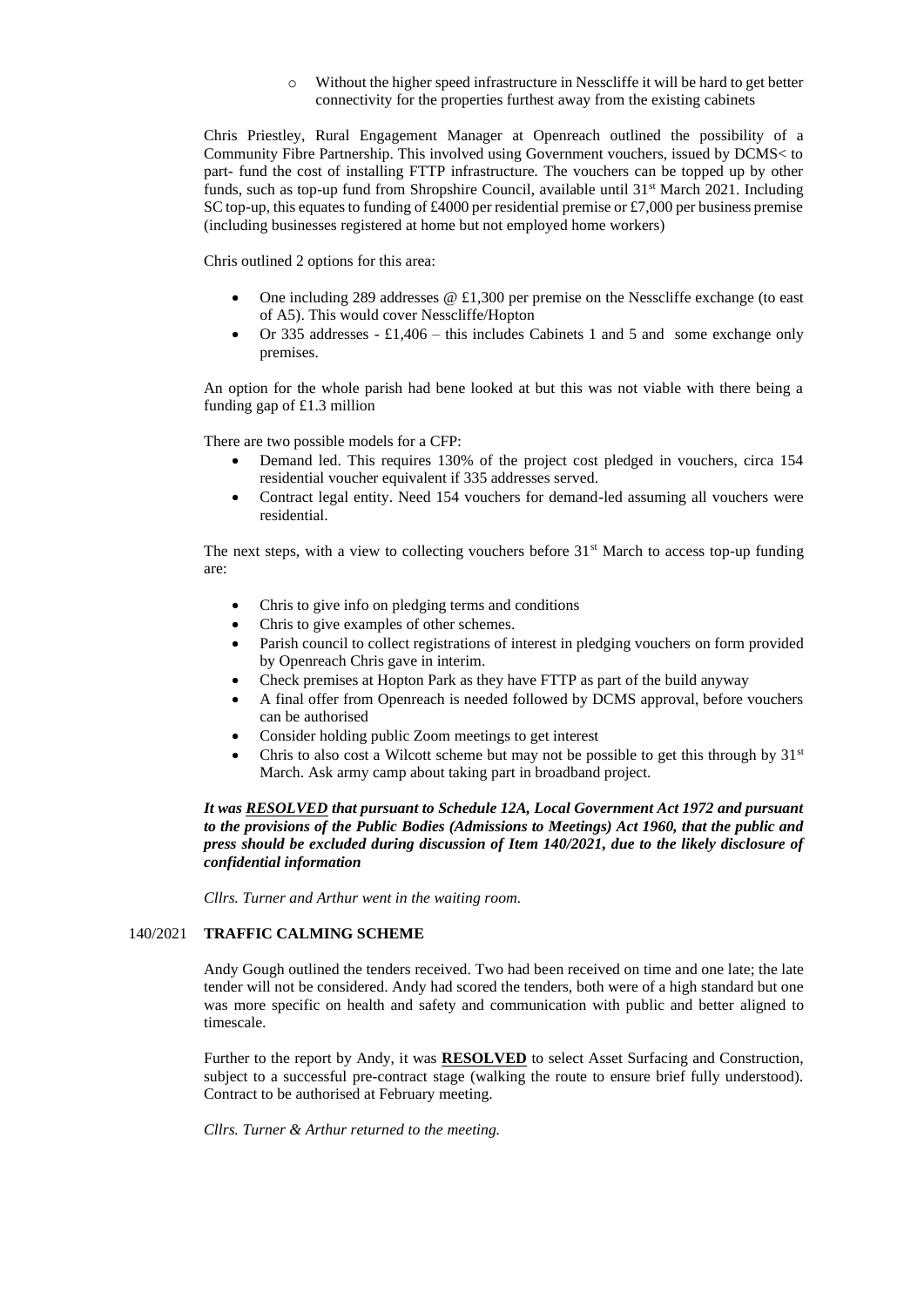# 141/2021 **GIGABIT BROADBAND PROJECT**

It was **RESOLVED** to gather interest in the 335 premises scheme with a view to claiming vouchers by end of March 2021, to access top-up funding. SurveyMonkey survey to gather interest to be posted online and mailshot to all premises in the project area; a local resident had offered to help design a leaflet free of charge. Council to cover postage cost as hand delivery not sensible due to Covid-19.

*The meeting re-opened to the public*

## 142/2021 **MINUTES** –

- *(i) Minutes of the Council Meeting dated*  $1^{st}$  *Dec 2020 it was RESOLVED to confirm the* minutes as being a correct record and the chairman was authorised to sign them.
- *(ii) Minutes of the CIL working group dated 19th January 2021-* noted and confirmed as being a correct record by the CIL working group members present.

## 143/2021 **REPORTS**

- *a) Shropshire Council* 
	- Support available if people need it re lockdown signpost people towards support.
	- Vaccine rollout Shropshrie very behind in vaccine delivery to over 80s and care homes. Pressure being put on CCH and NHS England. Only GP practice network that would do vaccine was SE network, due to issues re storage of Pfizer vaccine. Rest of primary care network wouldn't deliver vaccine via GPs. RSH, RJAH. SC has made sites available for vaccine and helped recruit volunteers. Relying on CCG to put this forward. Shropshire to get Oxford vaccine this week.
	- Businesses will get grant automatically this time, if qualified previously.
	- Elections scheduled for May but uncertain if it will happen.
	- Noted that lights at Wilcott satellite area keep coming on Cllr. Peters to check for info on who manages lights.

#### 144/2021 **PLANNING APPLICATIONS – FOR CONSIDERATION**

1) 20/04936/FUL - Rose Cottage, Holyhead Road, Montford, Shrewsbury, SY4 1A Proposal: Erection of one replacement dwelling following demolition of existing

Comments: The parish council supports the application as it will improve the appearance of the site.

2) 20/05198/FUL - Fernleigh, Alderton, Nesscliffe, Shrewsbury, Shropshire, SY4 1AP Proposal: Erection of two storey rear extension following partial demolition of rear single storey elements - (revised scheme)

Comments: Support.

3) 20/04624/FUL - Land Adjacent Keepers Cottage, Fairview, Kinton, Nesscliffe Proposal: Formation of an agricultural vehicular access to include formation of visibility splay (re-submission of 17/01038/FUL)

Comments: None.

4) 21/00058/TPO - The Villa, Wilcott, Shrewsbury, Shropshire, SY4 1BJ Proposal: Works to 5No Ash Trees and 1No Ash three stemmed tree protected by Shrewsbury and Atcham Borough Council (Land Adjacent to Wilcott House, Wilcott) Tree Preservation Order 1990

Comments: No comments but if they find during the course of works that the tree(s) need complete removal, the parish council would like to be re-consulted.

5) 20/05427/FUL - Oakfield, Great Ness, Shrewsbury, Shropshire, SY4 2L